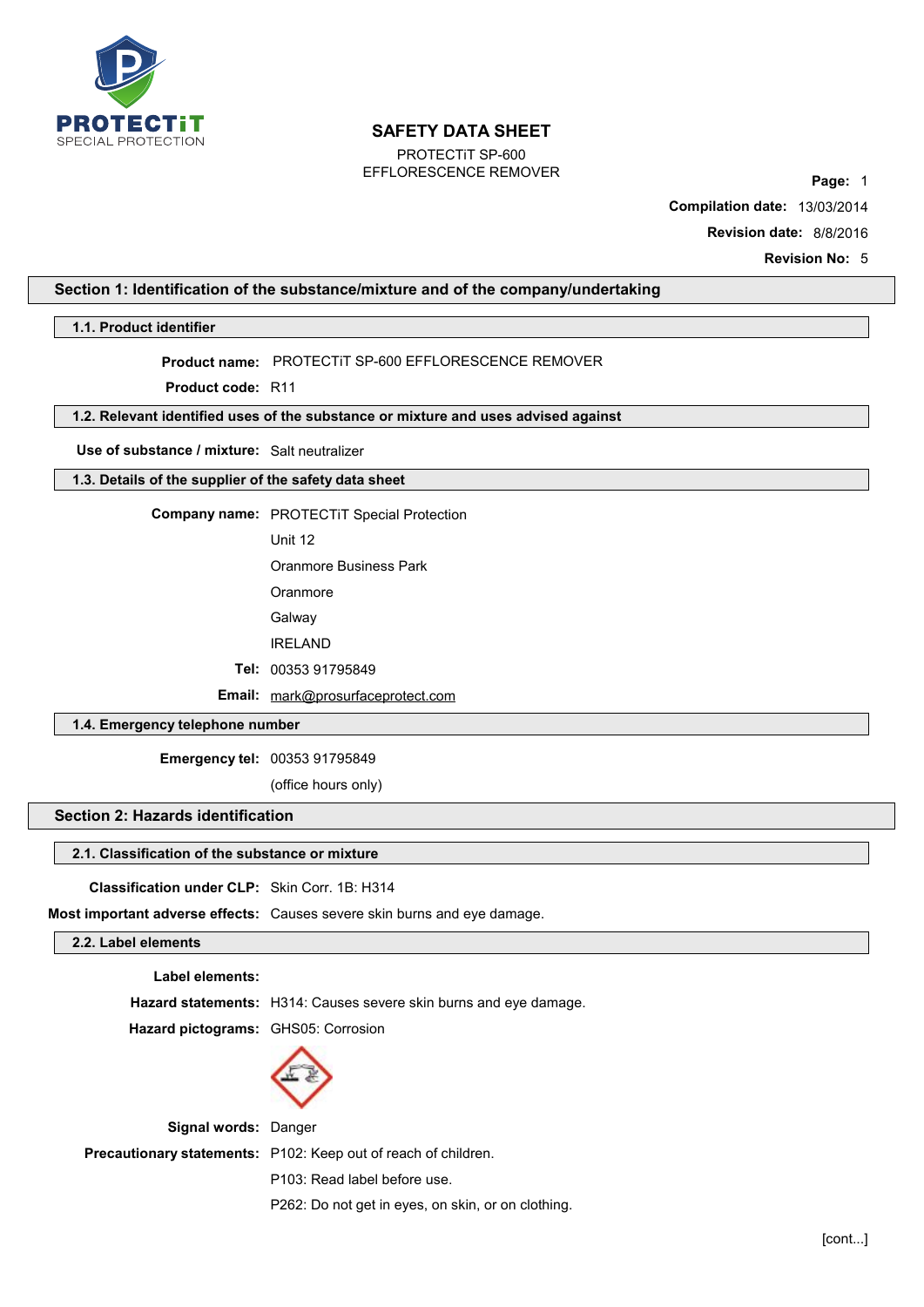

# PROTECTiT SP-600 EFFLORESCENCE REMOVER

**Page:** 2

P260: Do not breathe dust/fumes/gas/mist/vapours/spray. P280: Wear protective gloves/protective clothing/eye protection/face protection. P301+330+331: IF SWALLOWED: rinse mouth. Do NOT induce vomiting. P303+361+353: IF ON SKIN (or hair): Take off immediately all contaminated clothing. Rinse skin with water/shower. P304+340: IF INHALED: Remove person to fresh air and keep comfortable for breathing. P305+351+338: IF IN EYES: Rinse cautiously with water for several minutes. Remove contact lenses, if present and easy to do. Continue rinsing. P337+313: If eye irritation persists: Get medical advice/attention. P309+311: IF exposed or if you feel unwell: Call a PoISON CENTER/doctor.

#### **2.3. Other hazards**

**PBT:** This product is not identified as a PBT/vPvB substance.

## **Section 3: Composition/information on ingredients**

**3.2. Mixtures**

#### **Hazardous ingredients:**

#### GLYCOLIC ACID

| <b>EINECS</b> | CAS     | PBT / WEL | <b>CLP Classification</b>                               | Percent |
|---------------|---------|-----------|---------------------------------------------------------|---------|
| 201-180-5     | 79-14-1 |           | Acute Tox. 4: H332; Skin Corr. 1B:<br>H <sub>3</sub> 14 | 11.000% |

# SODIUM XYLENE SULPHONATE

| $\overline{\phantom{a}}$<br>201<br>l rrit<br>۰۱٬۵<br>` IFFIL.<br>٦١.<br>. .<br>. .<br>-<br> | 000%<br>345<br>. .<br>יטו טו<br>$\sim$ $\sim$ $\sim$<br>. |
|---------------------------------------------------------------------------------------------|-----------------------------------------------------------|
|---------------------------------------------------------------------------------------------|-----------------------------------------------------------|

## **Section 4: First aid measures**

## **4.1. Description of first aid measures**

| <b>Skin contact:</b> Remove all contaminated clothes and footwear immediately unless stuck to skin. |
|-----------------------------------------------------------------------------------------------------|
| Drench the affected skin with running water for 10 minutes or longer if substance is still          |
| on skin. Transfer to hospital if there are burns or symptoms of poisoning.                          |

- **Eye contact:** Bathe the eye with running water for 15 minutes. Transfer to hospital for specialist examination.
	- **Ingestion:** Wash out mouth with water. Do not induce vomiting. Give 1 cup of water to drink every 10 minutes. If unconscious, check for breathing and apply artificial respiration if necessary. If unconscious and breathing is OK, place in the recovery position. Transfer to hospital as soon as possible.
	- **Inhalation:** Remove casualty from exposure ensuring one's own safety whilst doing so. If unconscious and breathing is OK, place in the recovery position. If conscious, ensure the casualty sits or lies down. If breathing becomes bubbly, have the casualty sit and provide oxygen if available. Transfer to hospital as soon as possible.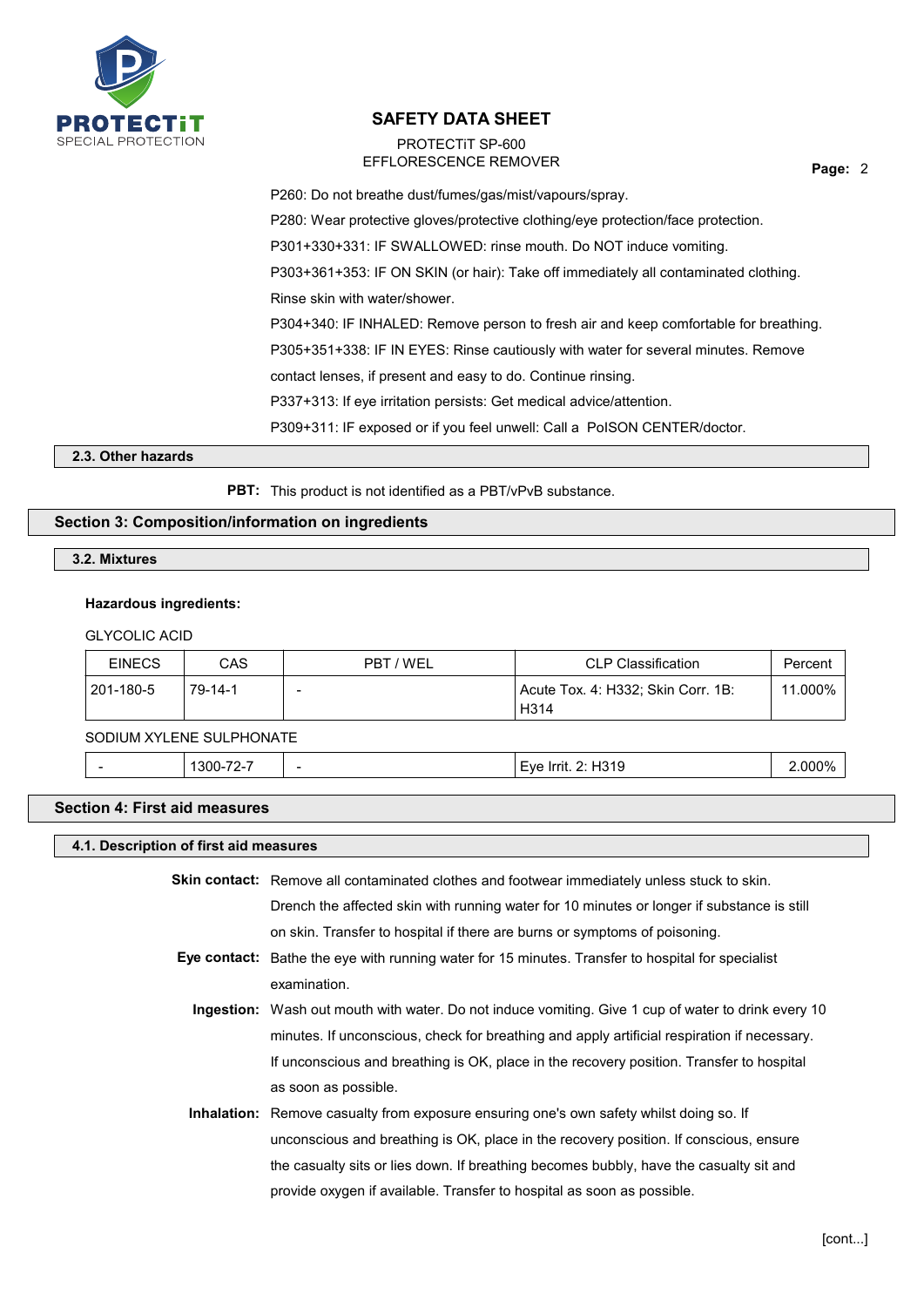

# PROTECTiT SP-600 EFFLORESCENCE REMOVER

**Page:** 3

## **4.2. Most important symptoms and effects, both acute and delayed**

**Skin contact:** Blistering may occur. Progressive ulceration will occur if treatment is not immediate.

**Eye contact:** Corneal burns may occur. May cause permanent damage.

**Ingestion:** Corrosive burns may appear around the lips. Blood may be vomited. There may be bleeding from the mouth or nose.

**Inhalation:** There may be shortness of breath with a burning sensation in the throat. Exposure may cause coughing or wheezing.

**Delayed / immediate effects:** Immediate effects can be expected after short-term exposure.

## **4.3. Indication of any immediate medical attention and special treatment needed**

**Immediate / special treatment:** Eye bathing equipment should be available on the premises.

#### **Section 5: Fire-fighting measures**

#### **5.1. Extinguishing media**

**Extinguishing media:** Suitable extinguishing media for the surrounding fire should be used. Use water spray

to cool containers.

### **5.2. Special hazards arising from the substance or mixture**

**Exposure hazards:** Corrosive. In combustion emits toxic fumes.

# **5.3. Advice for fire-fighters**

**Advice for fire-fighters:** Wear self-contained breathing apparatus. Wear protective clothing to prevent contact with skin and eyes.

# **Section 6: Accidental release measures**

### **6.1. Personal precautions, protective equipment and emergency procedures**

**Personal precautions:** Notify the police and fire brigade immediately. If outside keep bystanders upwind and away from danger point. Mark out the contaminated area with signs and prevent access to unauthorised personnel. Do not attempt to take action without suitable protective clothing - see section 8 of SDS. Turn leaking containers leak-side up to prevent the escape of liquid.

#### **6.2. Environmental precautions**

**Environmental precautions:** Do not discharge into drains or rivers. Contain the spillage using bunding.

#### **6.3. Methods and material for containment and cleaning up**

**Clean-up procedures:** Clean-up should be dealt with only by qualified personnel familiar with the specific substance. Absorb into dry earth or sand. Transfer to a closable, labelled salvage container for disposal by an appropriate method.

### **6.4. Reference to other sections**

**Reference to other sections:** Refer to section 8 of SDS.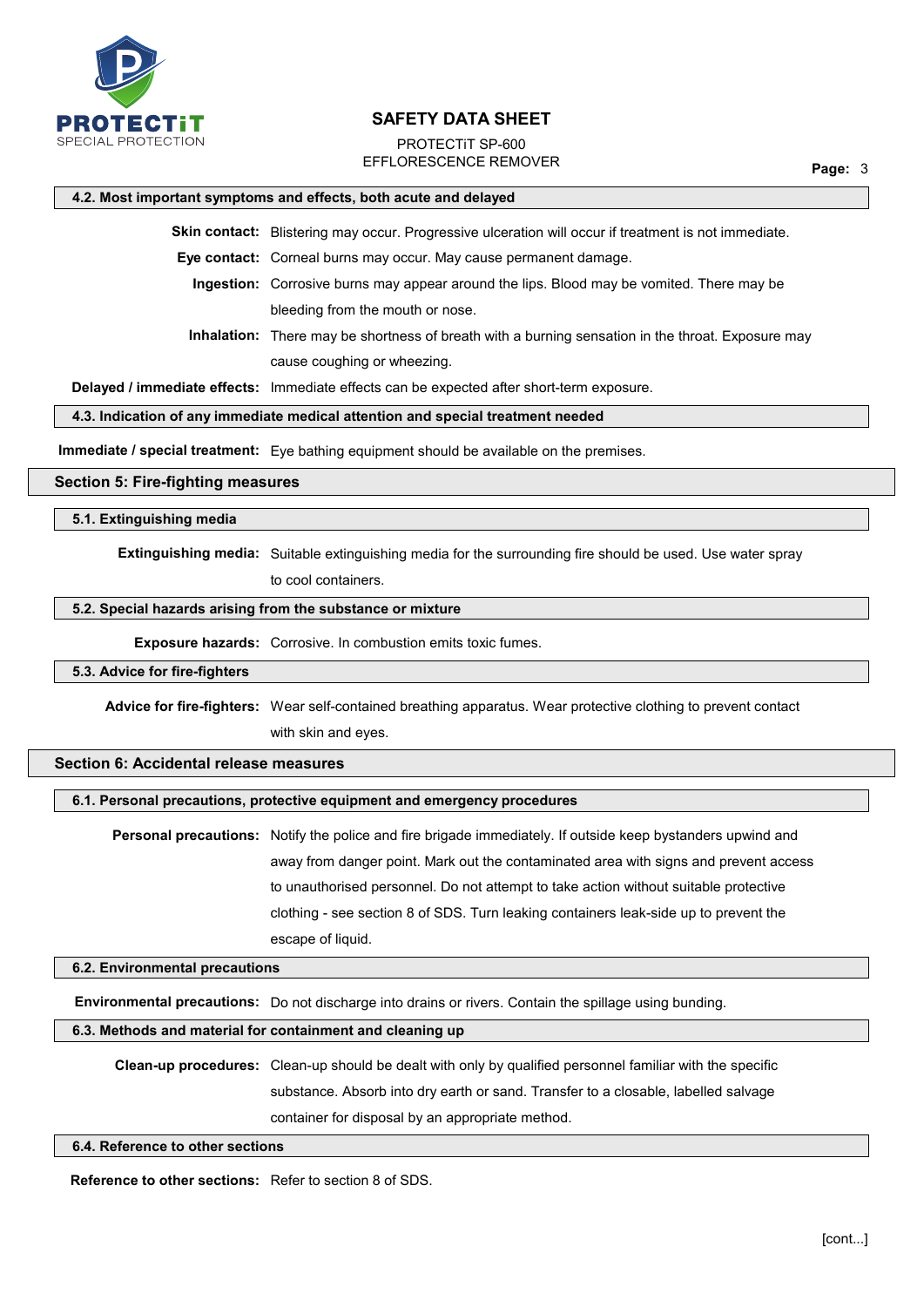

PROTECTiT SP-600 EFFLORESCENCE REMOVER

**Page:** 4

# **Section 7: Handling and storage**

#### **7.1. Precautions for safe handling**

**Handling requirements:** Avoid direct contact with the substance. Ensure there is sufficient ventilation of the area.

Do not handle in a confined space. Avoid the formation or spread of mists in the air.

#### **7.2. Conditions for safe storage, including any incompatibilities**

**Storage conditions:** Store in a cool, well ventilated area. Keep container tightly closed.

**Suitable packaging:** Must only be kept in original packaging.

**7.3. Specific end use(s)**

**Specific end use(s):** No data available.

### **Section 8: Exposure controls/personal protection**

#### **8.1. Control parameters**

**Workplace exposure limits:** No data available.

**DNEL/PNEC Values**

### **Hazardous ingredients:**

# **GLYCOLIC ACID**

| <b>Type</b> | Exposure                 | Value              | Population                                                                                                                                        | Effect   |
|-------------|--------------------------|--------------------|---------------------------------------------------------------------------------------------------------------------------------------------------|----------|
| <b>DNEL</b> | Inhalation - Acute       | 9.2 mg/m3          | Workers                                                                                                                                           | Systemic |
| <b>DNEL</b> | Inhalation - ACute       | $9.2$ mg/m $3$     | Workers                                                                                                                                           | Local    |
| <b>DNEL</b> | Skin Contact - Long Term | 57.69 mg/kg bw/day | Workers                                                                                                                                           | Systemic |
| <b>DNEL</b> | Inhalation - Long Term   | 10.56 mg/m3        | Workers                                                                                                                                           | Systemic |
| <b>DNEL</b> | Inhalation - Long Term   | 1.53 mg/m3         | Workers                                                                                                                                           | Local    |
| <b>DNEL</b> | Inhalation - Acute       | $2.3$ mg/m $3$     | Consumers                                                                                                                                         | Systemic |
| <b>DNEL</b> | Skin Contact - Long Term | 28.85 mg/kg bw/day | Consumers                                                                                                                                         | Systemic |
| <b>DNEL</b> | Inhalation - Long Term   | $2.3$ mg/m $3$     | Consumers                                                                                                                                         | Local    |
| <b>DNEL</b> | Ingestion - Long Term    | 0.75 mg/kg bw/day  | Consumers                                                                                                                                         | Systemic |
| <b>DNEL</b> | Inhalation - Long Term   | $2.6$ mg/m $3$     | Consumers                                                                                                                                         | Systemic |
| <b>PNEC</b> | Fresh water              | 0.0312mg/l         |                                                                                                                                                   |          |
| <b>PNEC</b> | Marine water             | $0.0031$ mg/l      |                                                                                                                                                   |          |
| <b>PNEC</b> | Fresh water sediments    | 0.115 mg/kg        |                                                                                                                                                   |          |
| <b>PNEC</b> | Marine sediments         | 0.0115 mg/kg       |                                                                                                                                                   |          |
| <b>PNEC</b> | Soil (agricultural)      | $0.007$ mg/l       | $\blacksquare$                                                                                                                                    |          |
| <b>PNEC</b> | Sewage Treatment Plants  | $7$ mg/l           | $\blacksquare$                                                                                                                                    |          |
| <b>PNEC</b> | Food chain               | 16.66 mg/kg        | $\hskip1.6pt\hskip1.6pt\hskip1.6pt\hskip1.6pt\hskip1.6pt\hskip1.6pt\hskip1.6pt\hskip1.6pt\hskip1.6pt\hskip1.6pt\hskip1.6pt\hskip1.6pt\hskip1.6pt$ |          |

#### **8.2. Exposure controls**

**Engineering measures:** Ensure there is sufficient ventilation of the area.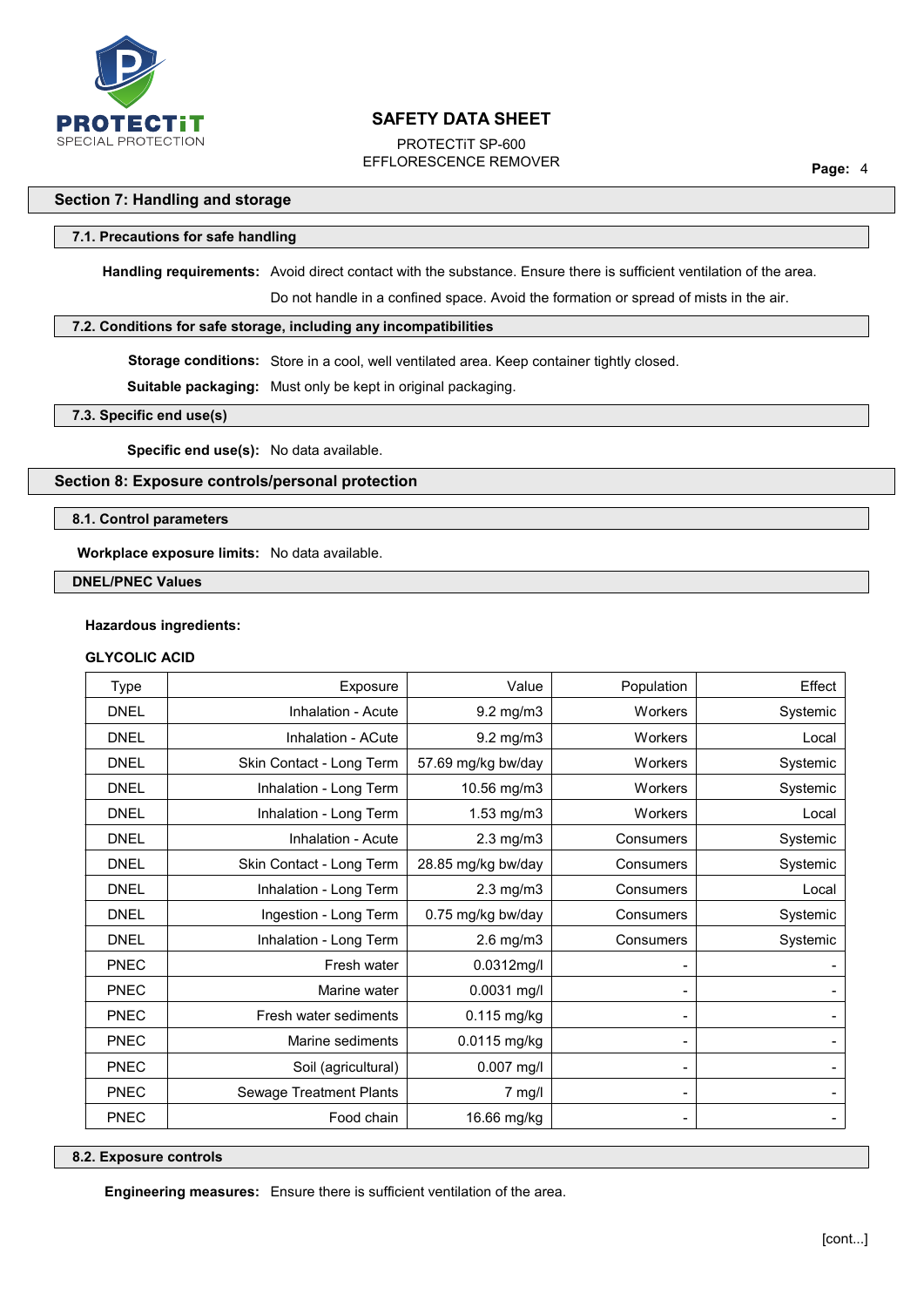

# PROTECTiT SP-600 EFFLORESCENCE REMOVER

**Page:** 5

**Respiratory protection:** Self-contained breathing apparatus must be available in case of emergency.

**Hand protection:** Impermeable gloves.

**Eye protection:** Tightly fitting safety goggles. Ensure eye bath is to hand.

**Skin protection:** Impermeable protective clothing.

**Environmental:** DO NOT eat, drink or smoke whilst using the product.

## **Section 9: Physical and chemical properties**

#### **9.1. Information on basic physical and chemical properties**

| <b>State: Liquid</b>                                    |                                      |                                                  |                                  |
|---------------------------------------------------------|--------------------------------------|--------------------------------------------------|----------------------------------|
|                                                         | <b>Colour: Off-white</b>             |                                                  |                                  |
|                                                         | <b>Odour:</b> Characteristic odour   |                                                  |                                  |
| <b>Evaporation rate: Slow</b>                           |                                      |                                                  |                                  |
|                                                         | <b>Oxidising:</b> No data available. |                                                  |                                  |
| Solubility in water: Soluble                            |                                      |                                                  |                                  |
|                                                         | <b>Viscosity: Non-viscous</b>        |                                                  |                                  |
| <b>Boiling point/range°C: 100</b>                       |                                      | <b>Melting point/range°C:</b> No data available. |                                  |
| <b>Flammability limits %: lower:</b> No data available. |                                      |                                                  | <b>upper:</b> No data available. |
| <b>Flash point <math>C: &gt;93</math></b>               |                                      | Part.coeff. n-octanol/water: No data available.  |                                  |
| Autoflammability <sup>o</sup> C: No data available.     |                                      | Vapour pressure: No data available.              |                                  |
| <b>Relative density:</b> No data available.             |                                      | pH: 4                                            |                                  |
| $VOC$ g/l: $0$                                          |                                      |                                                  |                                  |

# **9.2. Other information**

**Other information:** No data available.

## **Section 10: Stability and reactivity**

**10.1. Reactivity**

**Reactivity:** Stable under recommended transport or storage conditions.

## **10.2. Chemical stability**

**Chemical stability:** Stable under normal conditions.

### **10.3. Possibility of hazardous reactions**

**Hazardous reactions:** Hazardous reactions will not occur under normal transport or storage conditions.

Decomposition may occur on exposure to conditions or materials listed below.

**10.4. Conditions to avoid**

**Conditions to avoid:** Heat.

## **10.5. Incompatible materials**

**Materials to avoid:** Strong oxidising agents. Strong acids.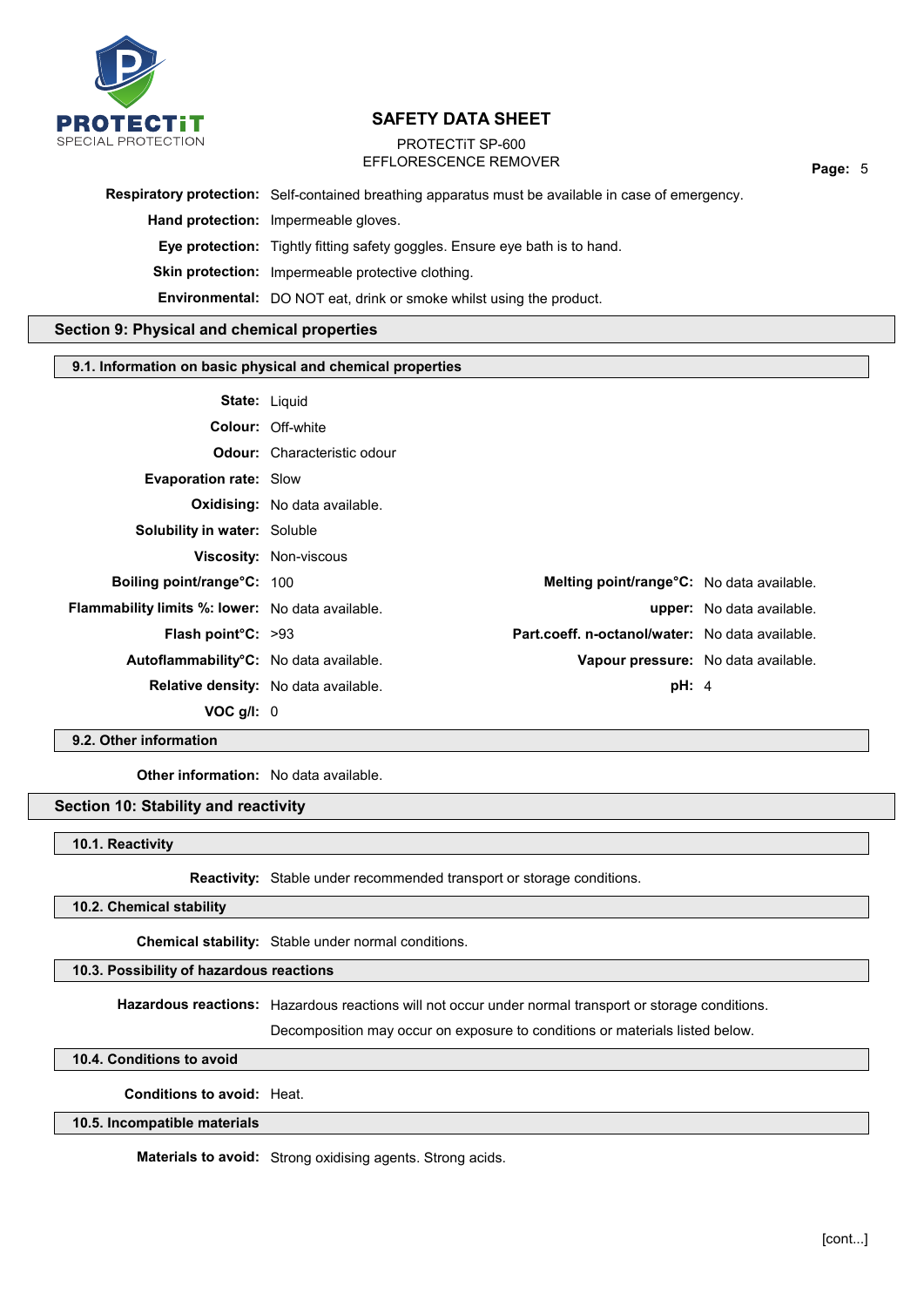

PROTECTiT SP-600 EFFLORESCENCE REMOVER

**Page:** 6

#### **10.6. Hazardous decomposition products**

**Haz. decomp. products:** In combustion emits toxic fumes.

# **Section 11: Toxicological information**

#### **11.1. Information on toxicological effects**

#### **Hazardous ingredients:**

#### **GLYCOLIC ACID**

| <b>DERMAL</b> | <b>MAN</b> | $\overline{\phantom{0}}$ | >5,000 | mg/kg |
|---------------|------------|--------------------------|--------|-------|
| ' ORAL        | <b>RAT</b> | LD50                     | 2,040  | mg/kg |
| VAPOURS       | . RAT      | 4H LD50                  | 3.6    | mg/l  |

# **SODIUM XYLENE SULPHONATE**

| <b>DERMAL</b> | RBT             | LD50 | 2,000 | mg/kg |
|---------------|-----------------|------|-------|-------|
| ORAL          | <b>RAT</b><br>. | ∟D50 | 7,200 | mg/kg |

### **Relevant hazards for product:**

| Hazard                        | Route | Basis                   |
|-------------------------------|-------|-------------------------|
| ' Skin corrosion/irritation   | DRM   | Hazardous: calculated   |
| Serious eye damage/irritation | OPT   | ' Hazardous: calculated |

### **Symptoms / routes of exposure**

**Skin contact:** Blistering may occur. Progressive ulceration will occur if treatment is not immediate.

**Eye contact:** Corneal burns may occur. May cause permanent damage.

**Ingestion:** Corrosive burns may appear around the lips. Blood may be vomited. There may be bleeding from the mouth or nose.

**Inhalation:** There may be shortness of breath with a burning sensation in the throat. Exposure may cause coughing or wheezing.

**Delayed / immediate effects:** Immediate effects can be expected after short-term exposure.

# **Section 12: Ecological information**

#### **12.1. Toxicity**

#### **Hazardous ingredients:**

#### **GLYCOLIC ACID**

| Daphnia magna                                  | 48H EC50  | 141 | mg/l |
|------------------------------------------------|-----------|-----|------|
| <b>GREEN ALGAE (Selenastrum capricornutum)</b> | 72H ErC50 | 44  | mg/l |
| <b>GREEN ALGAE (Selenastrum capricornutum)</b> | 72H NOEC  | 20  | mq/l |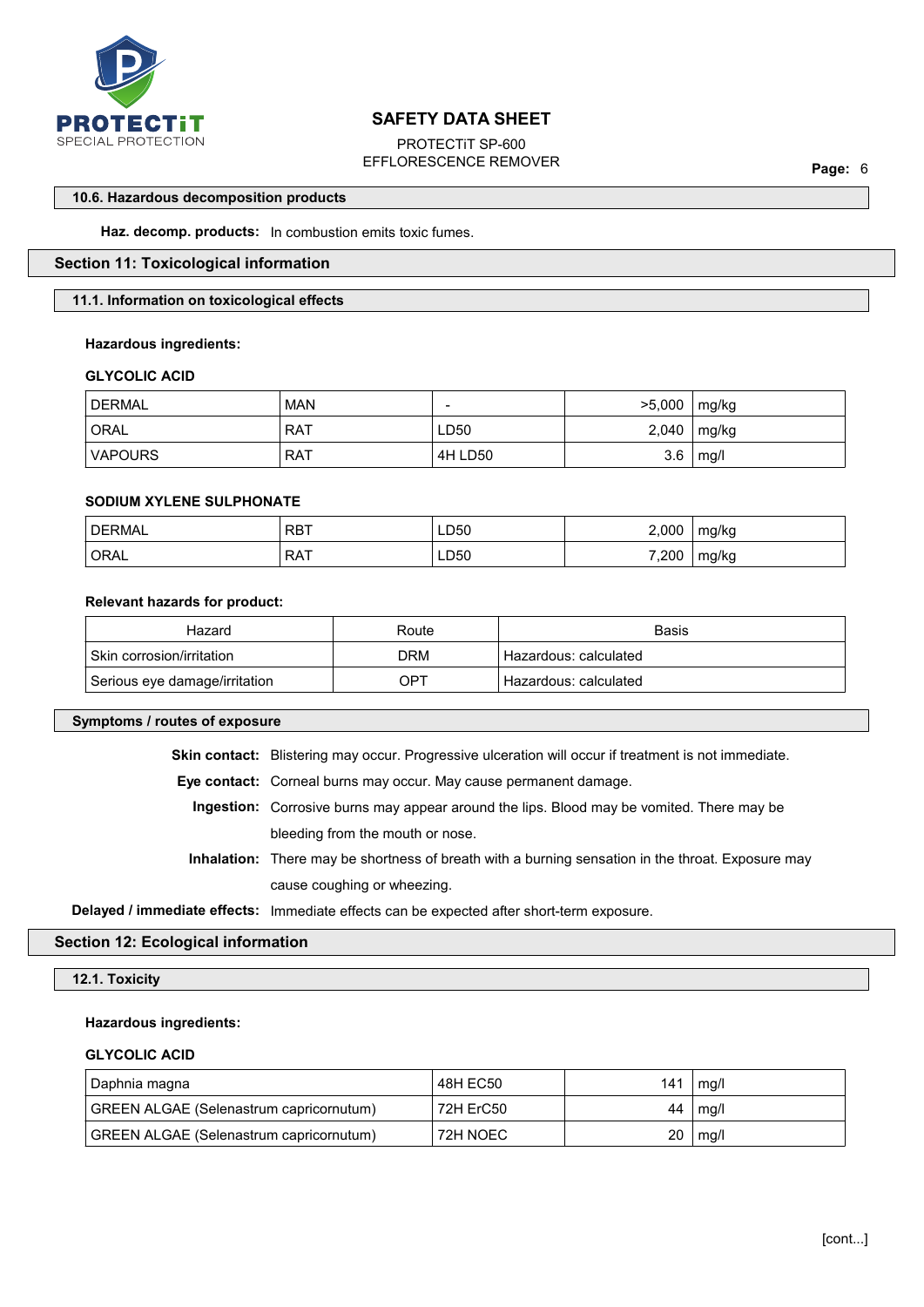

# PROTECTiT SP-600 EFFLORESCENCE REMOVER

| Pimephales (Fathead Minnow)   | LC50<br>96H | 164   | mq/l |  |
|-------------------------------|-------------|-------|------|--|
| ZEBRAFISH (Brachydanio rerio) | .C50<br>96H | 5,000 | mg/l |  |

#### **12.2. Persistence and degradability**

#### **Persistence and degradability:** Biodegradable.

#### **12.3. Bioaccumulative potential**

**Bioaccumulative potential:** No bioaccumulation potential.

**12.4. Mobility in soil**

**Mobility:** Readily absorbed into soil.

### **12.5. Results of PBT and vPvB assessment**

**PBT identification:** This product is not identified as a PBT/vPvB substance.

**12.6. Other adverse effects**

**Other adverse effects:** Negligible ecotoxicity.

**Section 13: Disposal considerations**

**13.1. Waste treatment methods**

**Disposal operations:** Transfer to a suitable container and arrange for collection by specialised disposal company.

> **NB:** The user's attention is drawn to the possible existence of regional or national regulations regarding disposal.

#### **Section 14: Transport information**

**14.1. UN number**

**UN number:** UN1760

**14.2. UN proper shipping name**

**Shipping name:** CORROSIVE LIQUID, N.O.S.

#### **14.3. Transport hazard class(es)**

**Transport class:** 8

**14.4. Packing group**

**Packing group:** II

**14.5. Environmental hazards**

**Environmentally hazardous:** No **Marine pollutant:** No **Marine pollutant:** No

**14.6. Special precautions for user**

**Special precautions:** No special precautions.

**Tunnel code:** E

**Transport category:** 2

**Page:** 7